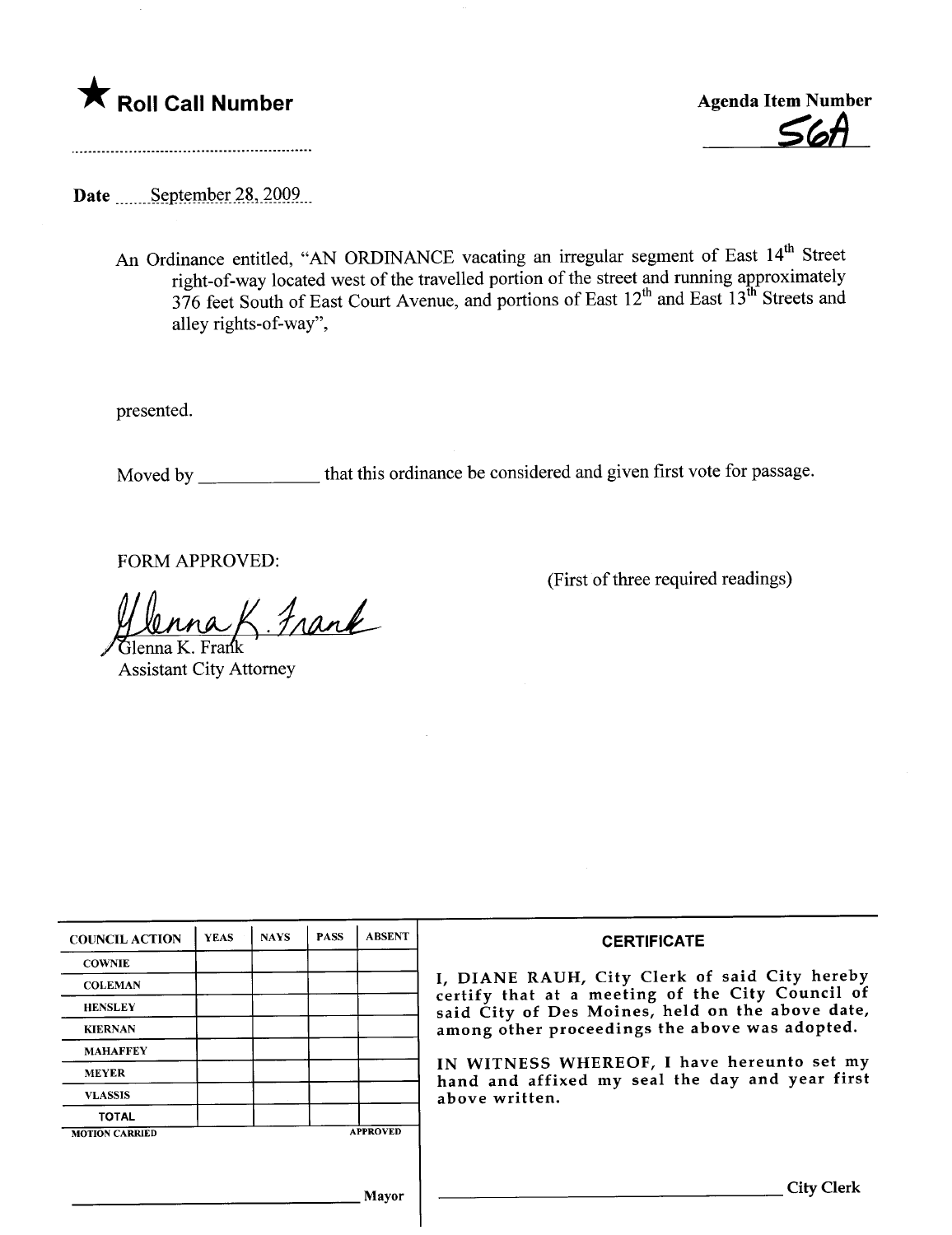$\mathcal{S}\!\mathcal{\zeta} \mathcal{\kappa}$ 

Prepared bv: Glenna K. Frank. Assistant Citv Attomev. 400 Robert D. Rav Drive. Des Moines. Iowa 50320 (515) 283-4I30

## ORDINANCE NO.

AN ORDINANCE vacating an irregular segment of East 14<sup>th</sup> Street right-of-way located west of the travelled portion of the street and running approximately 376 feet South of East Court Avenue, and portions of East  $12^{th}$  and East  $13^{th}$  Streets and alley rights-of-way.

WHEREAS, all prior requirements of law pertaining to the vacation of public right-of-way have been fully observed; and

WHEREAS, it is desirable that the public right-of-way herein described be vacated;

NOW, THEREFORE, BE IT ORDAINED by the City Council of the City of Des Moines, Iowa:

Section 1. That an irregular segment of East 14<sup>th</sup> Street right-of-way located west of the travelled portion of the street and running approximately 376 feet South of East Court Avenue, and portions of East  $12^{th}$  and East  $13^{th}$  Streets and alley rights-of-way in the vicinity of the State Judicial Building, more specifically described as follows, be and is hereby vacated.

All that part of Block A, (East  $12^{th}$  Street right-of-way) of B. F. Allen, J. S. Polk and F. M. Hubbell's Re-platting and Subdivision of W.A. Scott's Addition or Subdivision, an Official Plat, lying West of and adjoining Lots 7 thru 9 of the Official Plat of Lot 1 of the Official Plat of the East 1/2 of the Southeast 1/4 of Section 3, Township 78 North, Range 24 West of the  $5<sup>th</sup>$  P.M. all now included in and forming a part of the City of Des Moines, Polk County, Iowa.

And

All that part of the North/South alley right-of-way lying East of and adjoining Lots 7 thru 9 of the Official Plat of the East 1/2 of the Southeast 1/4 of Section 3, Township 78 North, Range 24 West of the  $5<sup>th</sup>$  P.M. and the South 236 feet of the West 1/2 of Lot 31, Brooks and Co's Addition, an Official Plat, all now included in and forming a part of the City of Des Moines, Polk County, Iowa.

And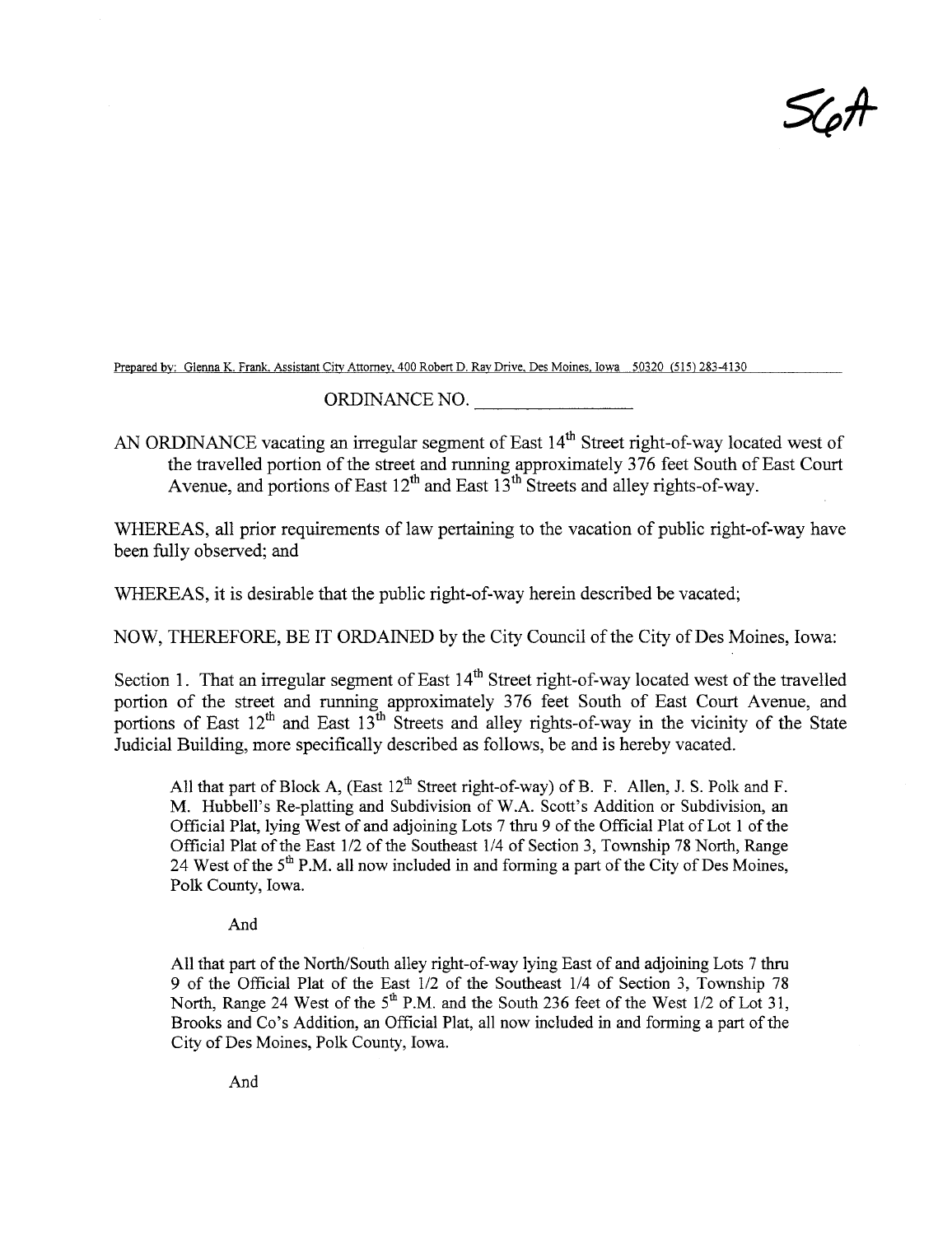All that part of East  $13<sup>th</sup>$  Street lying East of and adjoining Lots 10 thru 12 of the Official Plat of the East 1/2 of the Southeast 1/4 of Section 3, Township 78 North, Range 24 West of the  $5<sup>th</sup>$  P.M. and the South 236 feet of the West  $1/2$  of Lot 31, Brooks and Co's Addition, an Official Plat, all now included in and forming a part of the City of Des Moines, Polk County, Iowa.

And

All that part of the North/South alley right-of-way lying East of and adjoining Lots 29 and 30 of the Offcial Plat of the East 1/2 of the Southeast 1/4 of Section 3, Township 78 North, Range 24 West of the  $5<sup>th</sup>$  P.M. and the South 236 feet of the West 1/2 of Lot 31, Brooks and Co's Addition, an Official Plat, all now included in and forming a part of the City of Des Moines, Polk County, Iowa.

And

A part of the existing right-of-way of Southeast  $14<sup>th</sup>$  Street described as follows:

Commencing at the Northwest comer of Block 9 of W. A. Scott's Addition, an Official Plat; thence South 78°(Degrees) 40'(Minutes) 34" (Seconds) East along the South rightof-way line of East Court Avenue, 235.18 feet to a point on the West right-of-way line of Southeast  $14<sup>th</sup>$  Street, thence South 50°16'26" East along said West right-of-way line, 34.93 feet to the point of beginning; thence continue South 50°16'26" East, 16.14 feet; thence South 00°15'22" West, 375.67 feet; thence South 75°10'44" West, 7.39 feet to a point on said West right-of-way line of Southeast  $14<sup>th</sup>$  Street; thence the following courses and distances along said West Right-of-way line: North 14°49'16" West, 80.00 feet; thence South 75°10'44" West, 29.97 feet; thence North 00°44'22" East, 129.63 feet; thence North  $68^{\circ}53'40''$  East,  $10.06$  Feet; thence North  $89^{\circ}54'55''$  East,  $36.27$  feet; thence North  $00^{\circ}27'27''$  West, 184.91 feet to the point of beginning and containing 0.24 acres (10,541 S.F.).

Sec. 2. The City of Des Moines hereby reserves an easement upon the property described above for the continued use and maitenance of any utilities now in place, with the right of entry for servicing same.

Sec. 3. That the City Clerk is hereby authorized and directed to cause certified copies of ths ordinance and proof of publication thereof together with proof of publication of the notice of the public hearng on this matter to be properly filed in the office of the Recorder of Polk County, Iowa.

Sec. 4. This ordinance shall be in full force and effect from and after its passage and publication as provided by law.

FORM APPROVED  $\frac{1}{2}$  and

enna K. Frank' Assistant City Attorney \\cdmgov.org\CDMFS\USERS\CRNoah\GKF\VACATION\State of lowa - VACATION ORDINANCE FORM.doc